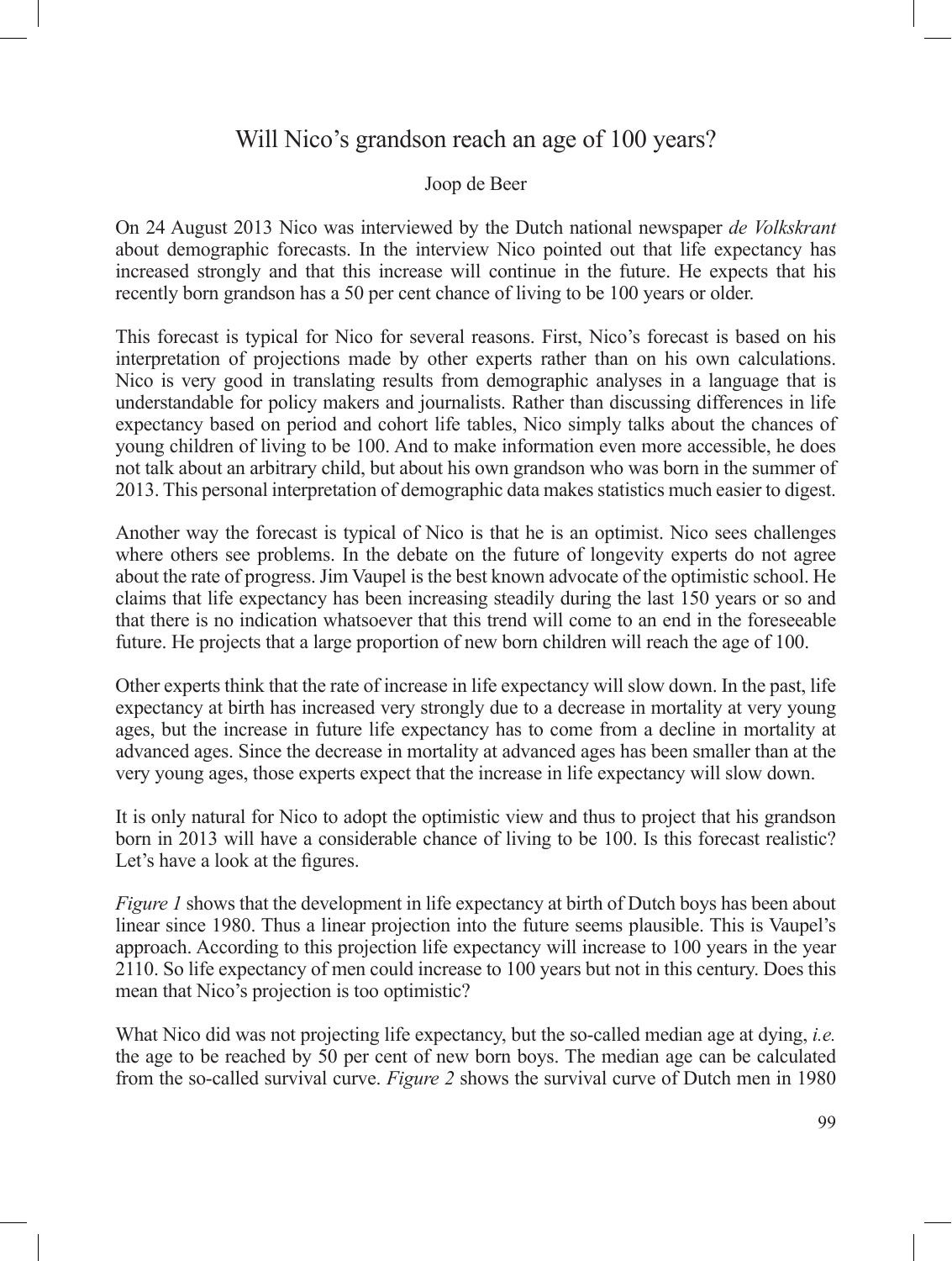

and 2012. According to the survival curve for 2012 the median age equals 82 years, *i.e.* 50 per cent of men reaches the age of 82 years. In 1980 this was 75 years. Thus in 32 years the median age has increased by 7 years, or 0.2 years per year.

*Figure 3* shows that the median age has followed a gradual increase since the early 1980s. If we assume that this rate of increase will continue, the median age will reach the level of 100 in the year 2090. Thus Nico's projection that his young grandson has a fifty-fifty chance of living to be 100 does not seem to be overly optimistic.

However, in order to assess the validity of Nico's projection we should look at life tables for birth cohorts rather than period life tables. Nico's projection in August stimulated me to calculate projections of longevity of young generations. One month after Nico's projection, I published two scenarios. Following Nico's approach I focused on the probability of younger generations to reach the age of 100 years or over rather than on their life expectancy. This turned out to be a very useful strategy: The scenarios received a lot of media exposure.

One scenario assumes that the survival curve of young generations can be projected by shifting the survival curve of older generations to the right. This is the so-called delay scenario. It



*Figure 3. Median age at dying, Dutch men,*